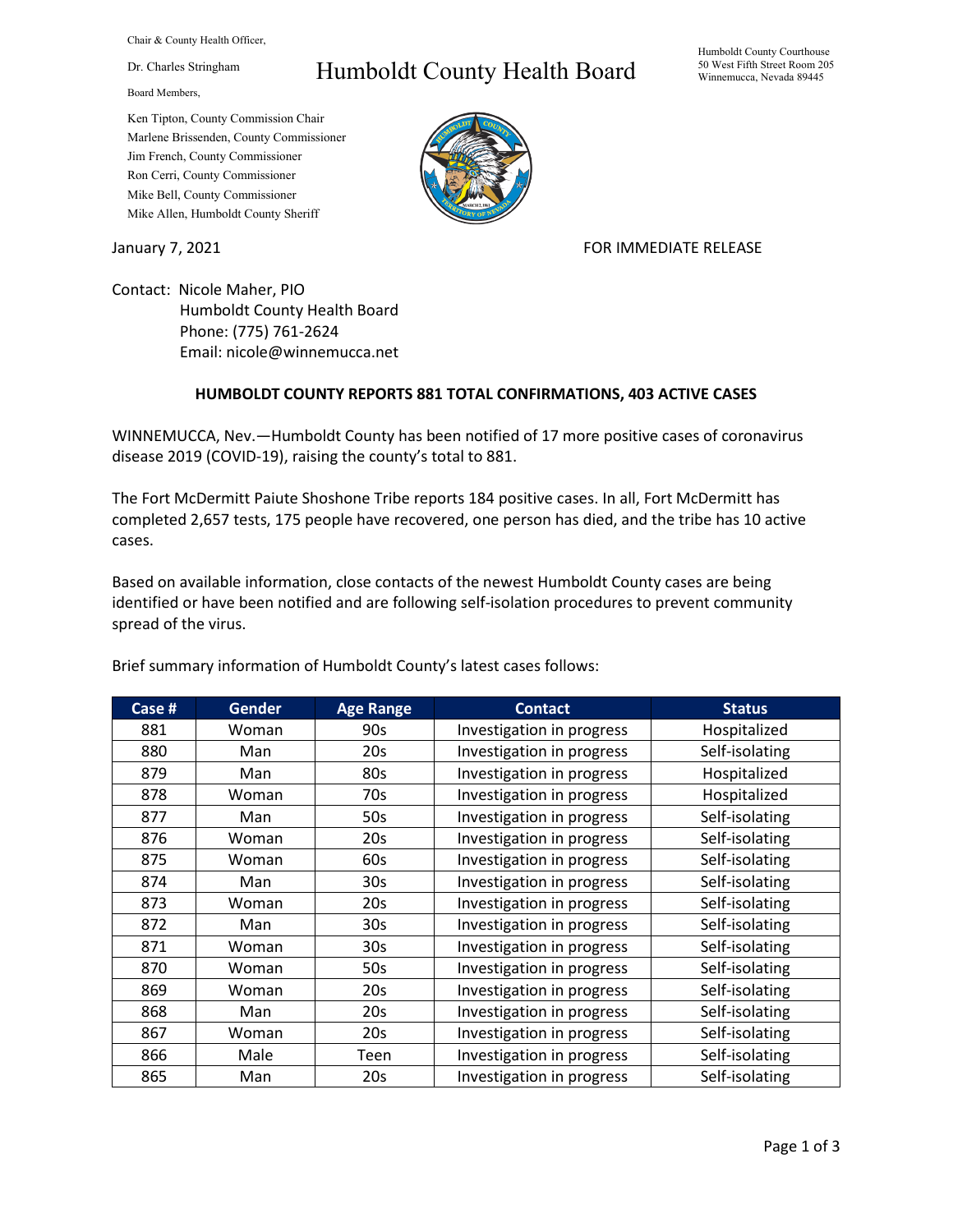Of the previous 864 cases, 467 have recovered, 379 are self-isolating, seven are hospitalized locally, and 11 have died; Humboldt County has 403 active cases.

Nearly 900 people in Humboldt County have been infected with the coronavirus since last March and a frequent question is: how long does immunity to the virus last?

Humboldt County Health Officer Charles Stringham, MD, said "The immune system's memory is rather like our own: it remembers some infections clearly, but has a habit of forgetting others."

For example, Dr. Stringham said measles is highly memorable; one bout should give lifelong immunity (as provided through the MMR vaccine). However, there are many others that are fairly forgettable. Children can get RSV (respiratory syncytial virus) multiple times in the same winter.

The coronavirus has not been around long enough to know how long immunity lasts; however, research at King's College London suggests levels of antibodies that kill coronavirus wane over a three-month time period.

"It is possible to continue to be re-infected by this virus," said Dr. Stringham, adding that Humboldt County has confirmed one case of reinfection.

"For it to be a new case, it must be more than 90 days since the person was infected with the first illness," said Dr. Stringham. "It can happen, and it will happen, if people are not cautious."

Dr. Stringham urged, "We have many people who are outside that three-month immunity period and they need to exercise the same precautions as everyone else: wear a mask, maintain an appropriate distance and keep your hands clean."

To prevent the spread of COVID-19 in Humboldt County:

- Stay home to limit exposure, and wear a facial covering if going out in public is necessary.
- Maintain 6 feet of distance from other people at all times.
- Wash hands often with soap and water for at least 20 seconds. If soap and water are not available, use an alcohol-based hand sanitizer.
- Avoid visiting sick people or those who are self-isolating.
- Avoid touching eyes, nose, and mouth.
- Cover coughs and sneezes with a tissue, and throw the tissue in the trash.
- Clean and disinfect frequently touched objects and surfaces.
- Self-isolate if they have had a known exposure, or if they are awaiting COVID-19 test results.
- Stay informed. The COVID-19 situation is changing frequently. Up-to-date information is available on the Centers for Disease Control and Prevention (CDC) [website.](http://www.cdc.gov/coronavirus/2019-ncov/index.html)

COVID-19 testing locations in Humboldt County include:

• **Humboldt General Hospital Screening Clinic** - Offers drive-thru screening for asymptomatic persons from 8 a.m. to 5 p.m. Monday through Friday (closed from noon to 1 p.m. for lunch), and byappointment screening with a provider for symptomatic persons from 8 a.m. to 5 p.m. Monday through Friday (closed from noon to 1 p.m. for lunch; call 775-623-5222, ext. 1379 to schedule an appointment). Located at 51 E. Haskell Street, across from Humboldt General Hospital.